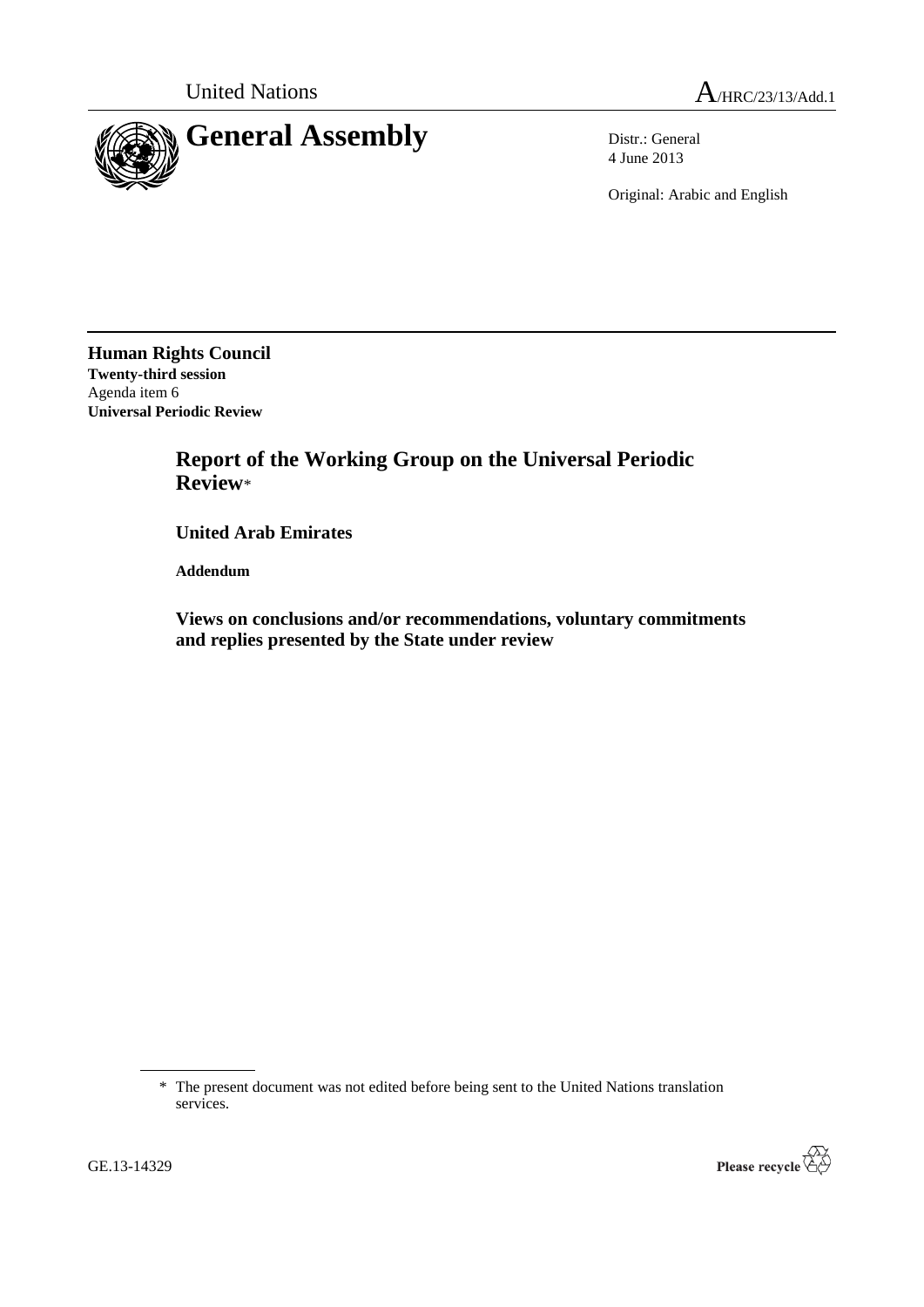1. The United Arab Emirates is firmly committed to the Universal Periodic Review and considers this mechanism as a unique and very important mechanism to the continued promotion of human rights on the ground and an opportunity to share best practices in the field of human rights in all parts of the world.

2. With this in mind, the UAE carefully reviewed the180 recommendations made during the UPR in January 2013, through extensive consultations and meetings held by the Standing Committee for Universal Periodic Review (UPR), which was established pursuant to a Cabinet decision in 2010. The Standing Committee is responsible for following up on the outcome of the UPR process and is composed of a number of representatives from both federal and local government institutions as well as civil society organizations concerned with human rights in the United Arab Emirates.

3. The UAE is pleased to announce that it has accepted 100 recommendations, partially accepted 7 recommendations, taken note of 50 recommendations and rejected 19 recommendations. The latter are recommendations to which the State is not in a position to comply with at this stage, because their incompatibility with the application of the provisions of the Islamic Sharia or the national constitutional and legal legislation, or their inconsistency with the value and civilizational system of the UAE society are not considered to be within the universally agreed basic principles of human rights.

4. The partial support to a recommendation means that the UAE agrees on a part of the recommendation and takes note of the other part, which may be in conflict with the application of the provisions of the Islamic Sharia, or may require amendment of the constitution or national legislation or may be in conflict with them.

5. The position of the United Arab Emirates on the recommendations made during its second UPR is as follows:

(a) List of recommendations accepted by the United Arab Emirates:

128-22, 128-23, 128-25, 128-41, 128-42, 128-43, 128-44, 128-45, 128- 46,128-47, 128-48, 128-49, 128-50, 128-51, 128-52,128-53, 128-55, 128-56, 128-57, 128-58, 128-59, 128-61, 128-64, 128-66, 128-68, 128- 69, 128-74, 128-75, 128-76, 128-77, 128-78, 128-79, 128-80, 128-81, 128-83, 128-85, 128-86, 128-88, 128-89, 128-91, 128-94, 128-96, 128-97, 128-98, 128-99, 128-100, 128-103, 128-105, 128-106, 128-109, 128-111, 128-114, 128-118, 128-119, 128-128,128-129, 128-130, 128-131, 128-132,128-134, 128-137, 128-138, 128-139, 128-140, 128-141, 128-142, 128-143, 128-144, 128-145, 128-146, 128-150,128-151, 128-152, 128-153, 128-154, 128-155, 128-156, 128-157, 128-158,128-159, 128-160,128-161, 128-162, 128-163, 128-164, 128-165,128-166, 128-167,128-168, 128-169, 128-170,128-171, 128-172, 128-173, 128-174, 128-175, 128-176, 128-177, 128-178, 128-179.

(b) List of recommendations partially accepted by the United Arab Emirates:

128-24, 128-33, 128-34, 128-35, 128-40, 128-84, 128-121.

(c) List of recommendations taken note of by the United Arab Emirates:

128-1, 128-2, 128-3, 128-4, 128-5, 128-6, 128-7,128-8, 128-9, 128-10, 128- 11, 128-12, 128-13, 128-17, 128-18, 128-19, 128-20, 128-21, 128-26, 128- 27, 128-28, 128-29, 128-30, 128-31, 128-32, 128-36, 128-37, 128-38, 128- 39, 128-54, 128-60, 128-62, 128-63, 128-65, 128-67, 128-71, 128-72, 128- 73, 128-82, 128-90, 128-92, 128-93, 128-102, 128-104, 128-107, 128-108, 128-115, 128-116, 128-117, 128-133,128-147, 128-148, 128-149, 128-180.